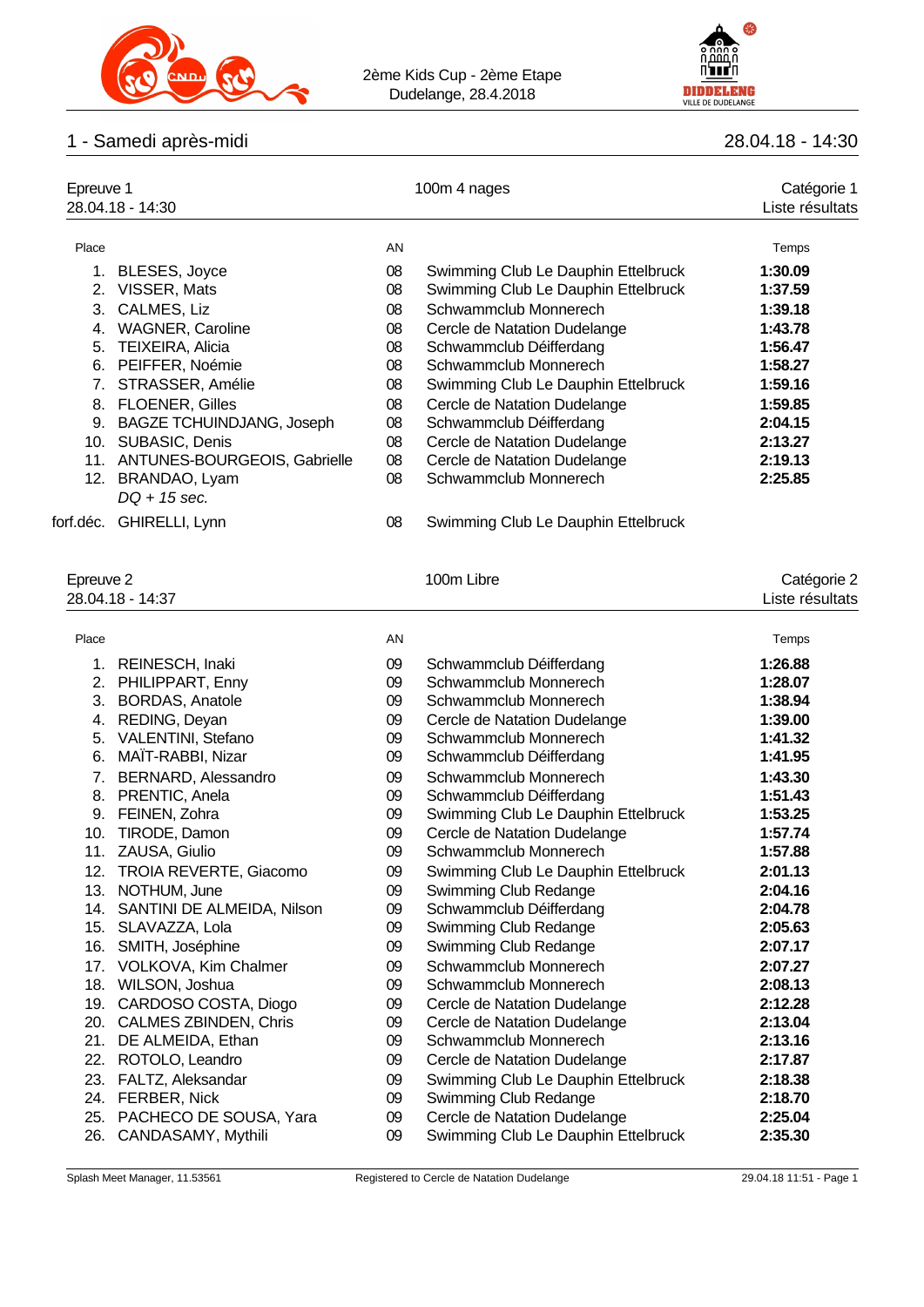



Epreuve 2, Tous, 100m Libre, Catégorie 2

| Place       |                                               | AN |                                     | Temps               |
|-------------|-----------------------------------------------|----|-------------------------------------|---------------------|
|             | 27. JALLAN, Lena                              | 09 | Schwammclub Déifferdang             | 2:39.36             |
|             | 28. RABEAU, Victor                            | 09 | Schwammclub Monnerech               | 2:45.28             |
|             | 29. MAUEL, Eric                               | 09 | Schwammclub Monnerech               | 3:04.58             |
|             | forf.nd. BATISTA NASCIMENTO, Leonardo         | 09 | Schwammclub Déifferdang             |                     |
|             | forf.nd. RAIMUNDO, Adam                       | 09 | Schwammclub Déifferdang             |                     |
|             | forf.nd. TEIXEIRA NEVES, Rodrigo              | 09 | Cercle de Natation Dudelange        |                     |
|             | forf.nd. TURMES, Cédric                       | 09 | Cercle de Natation Dudelange        |                     |
|             | hc. RENOIR, Tun                               | 09 | Swimming Club Redange               | 2:44.34             |
| Epreuve 3   |                                               |    | 25m Dos Jambes + 25m Battements     | 2011 et plus jeunes |
|             | 28.04.18 - 14:59                              |    |                                     | Liste résultats     |
| Place       |                                               | AN |                                     | Temps               |
| Catégorie 4 |                                               |    |                                     |                     |
|             | 1. WAGNER, Sandra                             | 11 | Cercle de Natation Dudelange        | 1:15.64             |
|             | 2. RESL, Dana                                 | 11 | Cercle de Natation Dudelange        | 1:17.31             |
|             | 3. LUIS FELICIO, Matheo                       | 11 | Schwammclub Monnerech               | 1:22.28             |
|             | 4. SINTINO, Samuele                           | 11 | Schwammclub Monnerech               | 1:28.38             |
|             | 5. BORDAS, Oscar                              | 11 | Schwammclub Monnerech               | 1:32.42             |
|             | 6. KERGER, Lisi                               | 11 | Swimming Club Le Dauphin Ettelbruck | 1:33.99             |
|             | 7. KOROGLANOGLOU, Lenia                       | 11 | Schwammclub Monnerech               | 1:41.21             |
|             | 8. WEYLAND, Lee                               | 11 | Schwammclub Monnerech               | 1:45.57             |
|             | 9. MONTERISI, Samuel Johann<br>$DQ + 10$ sec. | 11 | Schwammclub Monnerech               | 2:05.25             |
|             | 10. MENDES, Zoé<br>$DQ + 10$ sec.             | 11 | Schwammclub Monnerech               | 2:24.15             |
|             | forf.nd. BARANDAO-BAKELE, Maéna               | 11 | Schwammclub Monnerech               |                     |
|             | forf.nd. LORENZO ZARAGOZA, Luis               | 11 | Schwammclub Monnerech               |                     |
|             | forf.nd. MENZIN, Gael                         | 11 | Schwammclub Monnerech               |                     |
|             | hc. WESTER, Liam                              | 11 | Cercle de Natation Dudelange        | 1:25.47             |
|             | hc. RENOIR, Anna                              | 11 | Swimming Club Redange               | 1:26.83             |
|             | hc. BERNARD, Isabella                         | 12 | Schwammclub Monnerech               | 1:44.10             |
|             | hc. LOCOCHE, Teedjy                           | 11 | Cercle de Natation Dudelange        | 1:54.51             |
|             | hc. ZATKO, Tamy<br>$DQ + 10$ sec.             | 12 | Cercle de Natation Dudelange        | 2:11.55             |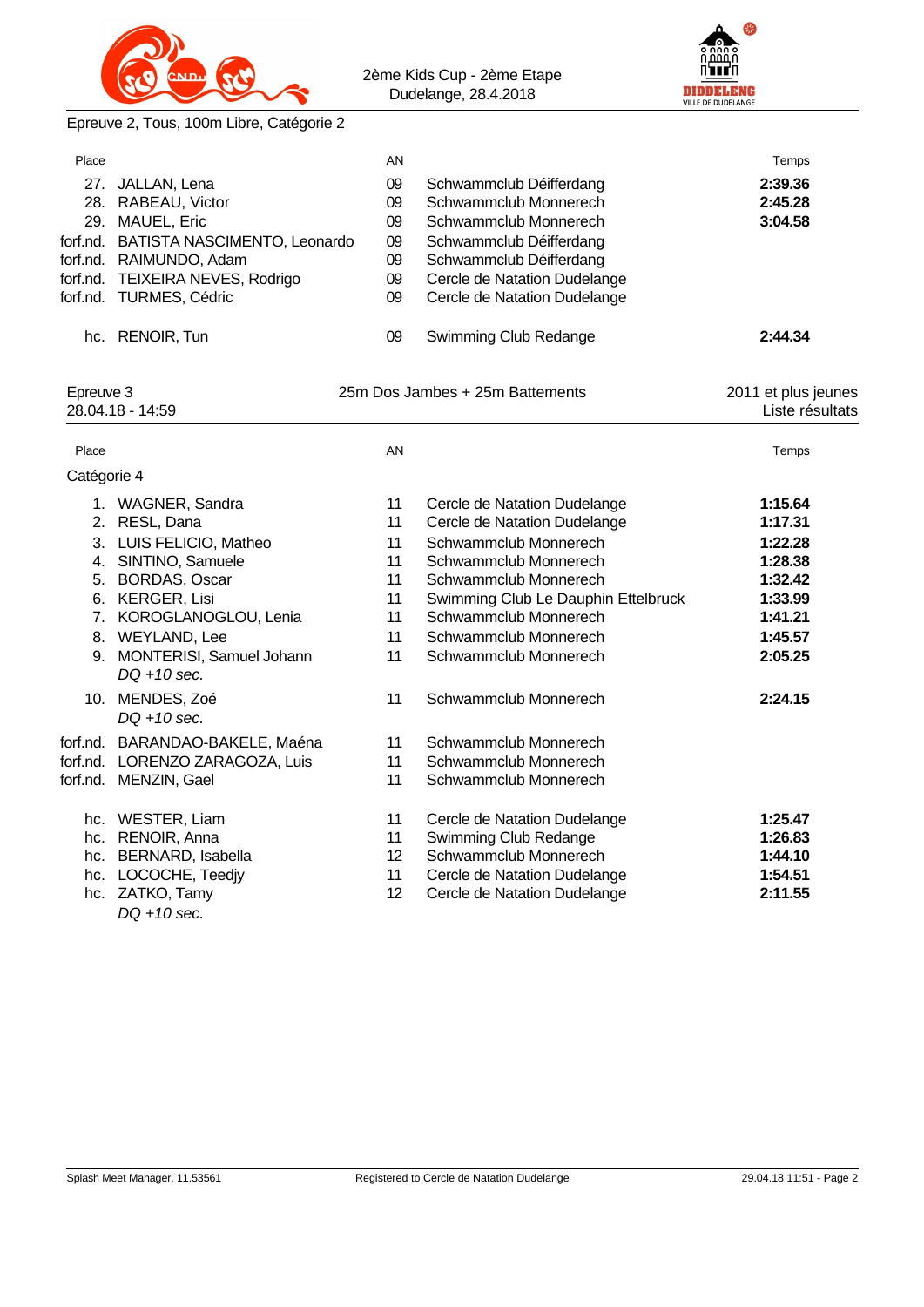



## Epreuve 4<br>28.04.18 - 15:08

## Epreuve 1 50m Battements Jambes<br>
Catégorie 3<br>
Liste résultats

| Place          |                                | AN               |                                     | Temps   |
|----------------|--------------------------------|------------------|-------------------------------------|---------|
|                | 1. PRENTIC, Anel               | 10               | Schwammclub Déifferdang             | 1:01.16 |
| 2 <sub>1</sub> | REUTER, Pierre René            | 10               | Cercle de Natation Dudelange        | 1:03.42 |
| 3.             | MENDES, Nayma                  | 10 <sup>10</sup> | Schwammclub Monnerech               | 1:04.45 |
| 4.             | <b>SCHEECK, Lennox</b>         | 10               | Swimming Club Redange               | 1:11.12 |
| 5.             | DENTZER, Lennon                | 10               | Cercle de Natation Dudelange        | 1:12.66 |
| 6.             | THINNES, Liz                   | 10               | Schwammclub Monnerech               | 1:15.94 |
| 7.             | WEYLAND, Yann                  | 10               | Swimming Club Le Dauphin Ettelbruck | 1:19.34 |
| 8.             | STRASSER, Louise               | 10 <sup>10</sup> | Swimming Club Le Dauphin Ettelbruck | 1:20.02 |
|                | 9. LEROY, Paul                 | 10 <sup>10</sup> | Schwammclub Monnerech               | 1:27.40 |
|                | 10. LANNERS, Mia               | 10               | Swimming Club Le Dauphin Ettelbruck | 1:28.25 |
| 11.            | JANS, Milly                    | 10               | Swimming Club Le Dauphin Ettelbruck | 1:31.09 |
|                | 12. CESTRONI, David            | 10               | Schwammclub Déifferdang             | 1:32.14 |
|                | 13. BINTENER, Zoe              | 10               | Cercle de Natation Dudelange        | 2:08.98 |
|                | $DQ + 10$ sec.                 |                  |                                     |         |
| forf.nd.       | GUDENDORFF, Jake               | 10               | Cercle de Natation Dudelange        |         |
|                | forf.nd. WIRION, Tunn          | 10               | Cercle de Natation Dudelange        |         |
|                | forf.nd. CHIAIA, Vita          | 10               | Schwammclub Monnerech               |         |
|                | forf.nd. MARTINS TOMAS, Laiany | 10               | Schwammclub Monnerech               |         |
|                | forf.déc. ALBERSMEYER, Neele   | 10 <sup>10</sup> | Swimming Club Le Dauphin Ettelbruck |         |
|                | forf.déc. BALI, Ayanna         | 10               | Cercle de Natation Dudelange        |         |
|                |                                |                  |                                     |         |
|                | hc. MARTINIS, Liam             | 10               | Cercle de Natation Dudelange        | 1:14.07 |
| hc.            | <b>ONOFRIO, Gabriel</b>        | 10               | Cercle de Natation Dudelange        | 1:29.91 |
|                | hc. VALENTE, Zoé               | 10               | Cercle de Natation Dudelange        | 1:50.94 |
| hc.            | STENZEL SCHLECHTER, Fynn       | 10               | Cercle de Natation Dudelange        | 3:07.04 |
|                |                                |                  |                                     |         |

### Epreuve 5 50m Brasse

| Années 2008 - 2009 |  |
|--------------------|--|
| Liste résultats    |  |

|             | 28.04.18 - 15:33                 |    |                                     | Liste résultats |
|-------------|----------------------------------|----|-------------------------------------|-----------------|
| Place       |                                  | AN |                                     | Temps           |
| Catégorie 1 |                                  |    |                                     |                 |
|             | CALMES, Liz                      | 08 | Schwammclub Monnerech               | 47.53           |
| 2.          | VISSER, Mats                     | 08 | Swimming Club Le Dauphin Ettelbruck | 48.19           |
| 3.          | BLESES, Joyce                    | 08 | Swimming Club Le Dauphin Ettelbruck | 49.44           |
| 4.          | <b>WAGNER, Caroline</b>          | 08 | Cercle de Natation Dudelange        | 53.71           |
| 5.          | PEIFFER, Noémie                  | 08 | Schwammclub Monnerech               | 54.40           |
| 6.          | <b>FLOENER, Gilles</b>           | 08 | Cercle de Natation Dudelange        | 55.04           |
| 7.          | STRASSER, Amélie                 | 08 | Swimming Club Le Dauphin Ettelbruck | 1:01.22         |
| 8.          | <b>BAGZE TCHUINDJANG, Joseph</b> | 08 | Schwammclub Déifferdang             | 1:02.00         |
| 9.          | <b>TEIXEIRA, Alicia</b>          | 08 | Schwammclub Déifferdang             | 1:05.05         |
| 10.         | BRANDAO, Lyam                    | 08 | Schwammclub Monnerech               | 1:07.19         |
| 11.         | SUBASIC, Denis                   | 08 | Cercle de Natation Dudelange        | 1:08.22         |
| 12.         | FETEIRO DO SENHOR, Matilde       | 08 | Schwammclub Monnerech               | 1:12.40         |
| 13.         | SCHILTZ, Shayana<br>DQ +10 sec.  | 08 | Schwammclub Déifferdang             | 1:15.34         |
|             | 14. ANTUNES-BOURGEOIS, Gabrielle | 08 | Cercle de Natation Dudelange        | 1:17.53         |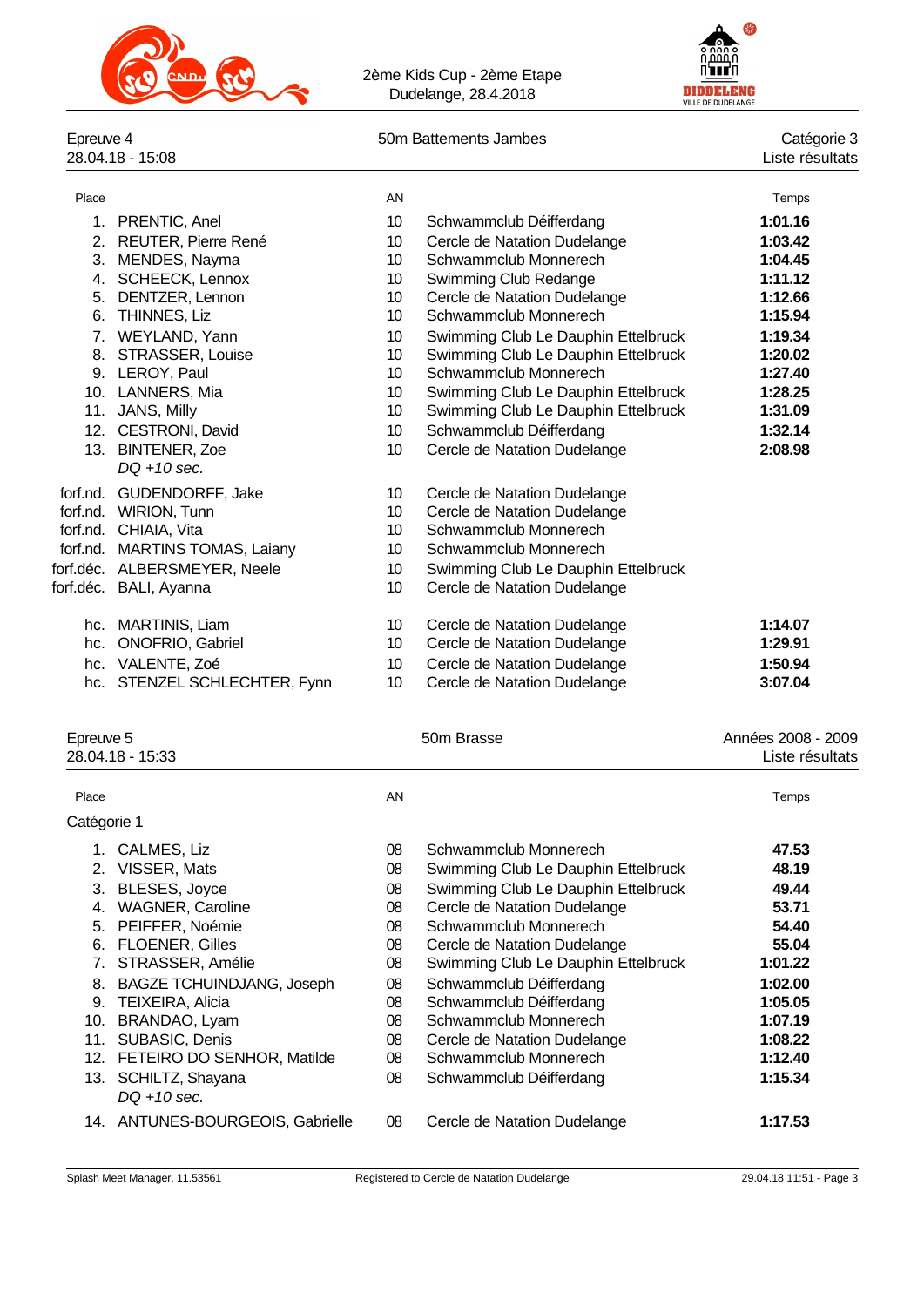



Epreuve 5, Tous, 50m Brasse, Catégorie 1

| Place |                                                            | AN       |                                                                     | Temps   |
|-------|------------------------------------------------------------|----------|---------------------------------------------------------------------|---------|
|       | 15. NUNES FREITAS, David<br>$DO + 10$ sec.                 | 08       | Schwammclub Monnerech                                               | 1:27.45 |
|       | forf.nd. MORAIS GRAVATO, Diogo<br>forf.déc. GHIRELLI, Lynn | 08<br>08 | Cercle de Natation Dudelange<br>Swimming Club Le Dauphin Ettelbruck |         |

### Catégorie 2

|          | 1. BORDAS, Anatole                           | 09 | Schwammclub Monnerech               | 54.31   |
|----------|----------------------------------------------|----|-------------------------------------|---------|
|          | 2. VALENTINI, Stefano                        | 09 | Schwammclub Monnerech               | 55.24   |
|          | 3. REINESCH, Inaki                           | 09 | Schwammclub Déifferdang             | 56.46   |
|          | 4. REDING, Deyan                             | 09 | Cercle de Natation Dudelange        | 56.69   |
|          | 5. BERNARD, Alessandro                       | 09 | Schwammclub Monnerech               | 56.93   |
|          | 6. PRENTIC, Anela                            | 09 | Schwammclub Déifferdang             | 59.97   |
|          | 7. FEINEN, Zohra                             | 09 | Swimming Club Le Dauphin Ettelbruck | 1:00.73 |
|          | 8. PHILIPPART, Enny                          | 09 | Schwammclub Monnerech               | 1:00.96 |
|          | 9. FALTZ, Aleksandar                         | 09 | Swimming Club Le Dauphin Ettelbruck | 1:01.63 |
|          | 10. MAÏT-RABBI, Nizar                        | 09 | Schwammclub Déifferdang             | 1:01.98 |
|          | 11. TROIA REVERTE, Giacomo                   | 09 | Swimming Club Le Dauphin Ettelbruck | 1:03.98 |
|          | 12. ZAUSA, Giulio                            | 09 | Schwammclub Monnerech               | 1:05.92 |
|          | 13. TIRODE, Damon                            | 09 | Cercle de Natation Dudelange        | 1:08.76 |
|          | 14. CANDASAMY, Mythili                       | 09 | Swimming Club Le Dauphin Ettelbruck | 1:09.55 |
|          | 15. VOLKOVA, Kim Chalmer                     | 09 | Schwammclub Monnerech               | 1:11.65 |
|          | 16. SMITH, Joséphine                         | 09 | Swimming Club Redange               | 1:12.09 |
|          | 17. NOTHUM, June                             | 09 | Swimming Club Redange               | 1:12.75 |
|          | 18. FERBER, Nick                             | 09 | Swimming Club Redange               | 1:18.65 |
|          | 19. SANTINI DE ALMEIDA, Nilson               | 09 | Schwammclub Déifferdang             | 1:19.00 |
|          | 20. WILSON, Joshua                           | 09 | Schwammclub Monnerech               | 1:22.02 |
|          | 21. RABEAU, Victor                           | 09 | Schwammclub Monnerech               | 1:25.59 |
|          | $DQ + 10$ sec.                               |    |                                     |         |
|          | 22. DE ALMEIDA, Ethan<br>$DQ + 10$ sec.      | 09 | Schwammclub Monnerech               | 1:26.65 |
|          | 23. CALMES ZBINDEN, Chris<br>$DQ + 10$ sec.  | 09 | Cercle de Natation Dudelange        | 1:26.69 |
|          | 24. CARDOSO COSTA, Diogo<br>$DQ + 10$ sec.   | 09 | Cercle de Natation Dudelange        | 1:31.14 |
|          | 25. PACHECO DE SOUSA, Yara<br>$DQ + 10$ sec. | 09 | Cercle de Natation Dudelange        | 1:31.78 |
|          | 26. SLAVAZZA, Lola                           | 09 | Swimming Club Redange               | 1:32.28 |
|          | 27. ROTOLO, Leandro                          | 09 | Cercle de Natation Dudelange        | 1:34.68 |
|          | $DQ + 10$ sec.                               |    |                                     |         |
|          | 28. GUERIN, Noé<br>DQ +10 sec.               | 09 | Schwammclub Monnerech               | 1:38.94 |
|          | 29. JALLAN, Lena                             | 09 | Schwammclub Déifferdang             | 1:46.88 |
|          | $DQ + 10$ sec.                               |    |                                     |         |
|          | 30. MAUEL, Eric<br>$DQ + 10$ sec.            | 09 | Schwammclub Monnerech               | 1:50.84 |
| forf.nd. | BATISTA NASCIMENTO, Leonardo                 | 09 | Schwammclub Déifferdang             |         |
| forf.nd. | RAIMUNDO, Adam                               | 09 | Schwammclub Déifferdang             |         |
|          | forf.nd. TEIXEIRA NEVES, Rodrigo             | 09 | Cercle de Natation Dudelange        |         |
|          |                                              |    |                                     |         |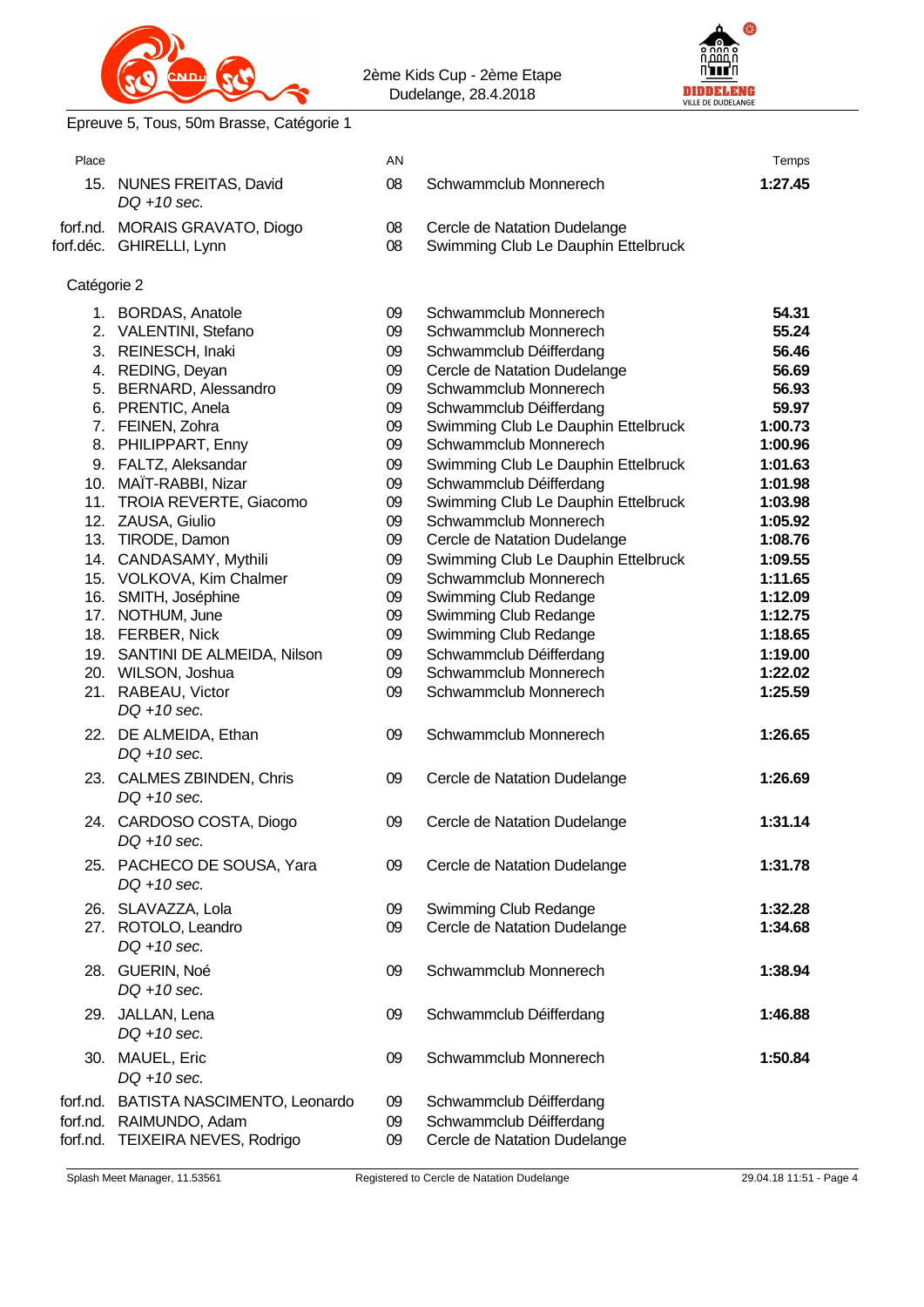



Epreuve 5, Tous, 50m Brasse, Catégorie 2

| Place | forf.nd. TURMES, Cédric                                      | AN<br>09 | Cercle de Natation Dudelange                          | Temps              |
|-------|--------------------------------------------------------------|----------|-------------------------------------------------------|--------------------|
|       | hc. RENOIR, Tun<br>hc. GORDIEVICH, Timofey<br>$DO + 10$ sec. | 09<br>08 | Swimming Club Redange<br>Cercle de Natation Dudelange | 1:21.17<br>1:46.94 |
|       | hc. SANTOS, Kyara<br>$DQ + 10$ sec.                          | 09       | Schwammclub Déifferdang                               | 1:54.60            |

| Epreuve 6<br>28.04.18 - 15:57 |                                      |    | 25m Dos                             | 2010 et plus jeunes<br>Liste résultats |
|-------------------------------|--------------------------------------|----|-------------------------------------|----------------------------------------|
| Place                         |                                      | AN |                                     | Temps                                  |
| Catégorie 3                   |                                      |    |                                     |                                        |
|                               | 1. PRENTIC, Anel                     | 10 | Schwammclub Déifferdang             | 23.74                                  |
|                               | 2. SCHEECK, Lennox                   | 10 | Swimming Club Redange               | 25.41                                  |
|                               | 3. REUTER, Pierre René               | 10 | Cercle de Natation Dudelange        | 25.79                                  |
| 4.                            | <b>STRASSER, Louise</b>              | 10 | Swimming Club Le Dauphin Ettelbruck | 29.33                                  |
| 5.                            | MENDES, Nayma                        | 10 | Schwammclub Monnerech               | 29.58                                  |
| 6.                            | LANNERS, Mia                         | 10 | Swimming Club Le Dauphin Ettelbruck | 30.81                                  |
| 7.                            | JANS, Milly                          | 10 | Swimming Club Le Dauphin Ettelbruck | 34.12                                  |
| 8.                            | CESTRONI, David                      | 10 | Schwammclub Déifferdang             | 34.44                                  |
| 9.                            | THINNES, Liz                         | 10 | Schwammclub Monnerech               | 34.55                                  |
|                               | 10. DENTZER, Lennon                  | 10 | Cercle de Natation Dudelange        | 36.50                                  |
|                               | 11. WEYLAND, Yann                    | 10 | Swimming Club Le Dauphin Ettelbruck | 41.47                                  |
|                               | 12. BINTENER, Zoe                    | 10 | Cercle de Natation Dudelange        | 42.07                                  |
|                               | 13. LEROY, Paul                      | 10 | Schwammclub Monnerech               | 52.81                                  |
|                               | forf.nd. GUDENDORFF, Jake            | 10 | Cercle de Natation Dudelange        |                                        |
|                               | forf.nd. WIRION, Tunn                | 10 | Cercle de Natation Dudelange        |                                        |
|                               | forf.nd. CHIAIA, Vita                | 10 | Schwammclub Monnerech               |                                        |
|                               | forf.nd. MARTINS TOMAS, Laiany       | 10 | Schwammclub Monnerech               |                                        |
|                               | forf.déc. ALBERSMEYER, Neele         | 10 | Swimming Club Le Dauphin Ettelbruck |                                        |
|                               | forf.déc. BALI, Ayanna               | 10 | Cercle de Natation Dudelange        |                                        |
| Catégorie 4                   |                                      |    |                                     |                                        |
|                               | 1. WAGNER, Sandra                    | 11 | Cercle de Natation Dudelange        | 26.88                                  |
|                               | 2. RESL, Dana                        | 11 | Cercle de Natation Dudelange        | 27.84                                  |
|                               | 3. BORDAS, Oscar                     | 11 | Schwammclub Monnerech               | 33.63                                  |
|                               | 4. KOROGLANOGLOU, Lenia              | 11 | Schwammclub Monnerech               | 33.77                                  |
|                               | 5. LUIS FELICIO, Matheo              | 11 | Schwammclub Monnerech               | 36.14                                  |
|                               | 6. KERGER, Lisi                      | 11 | Swimming Club Le Dauphin Ettelbruck | 37.00                                  |
|                               | 7. SINTINO, Samuele<br>$DQ + 5$ sec. | 11 | Schwammclub Monnerech               | 37.67                                  |
|                               | 8. MENDES, Zoé                       | 11 | Schwammclub Monnerech               | 48.10                                  |
|                               | 9. MONTERISI, Samuel Johann          | 11 | Schwammclub Monnerech               | 53.25                                  |
|                               | $DQ + 5$ sec.                        |    |                                     |                                        |
|                               | 10. WEYLAND, Lee<br>$DQ + 5$ sec.    | 11 | Schwammclub Monnerech               | 1:03.13                                |
|                               | forf.nd. WESTER, Liam                | 11 | Cercle de Natation Dudelange        |                                        |